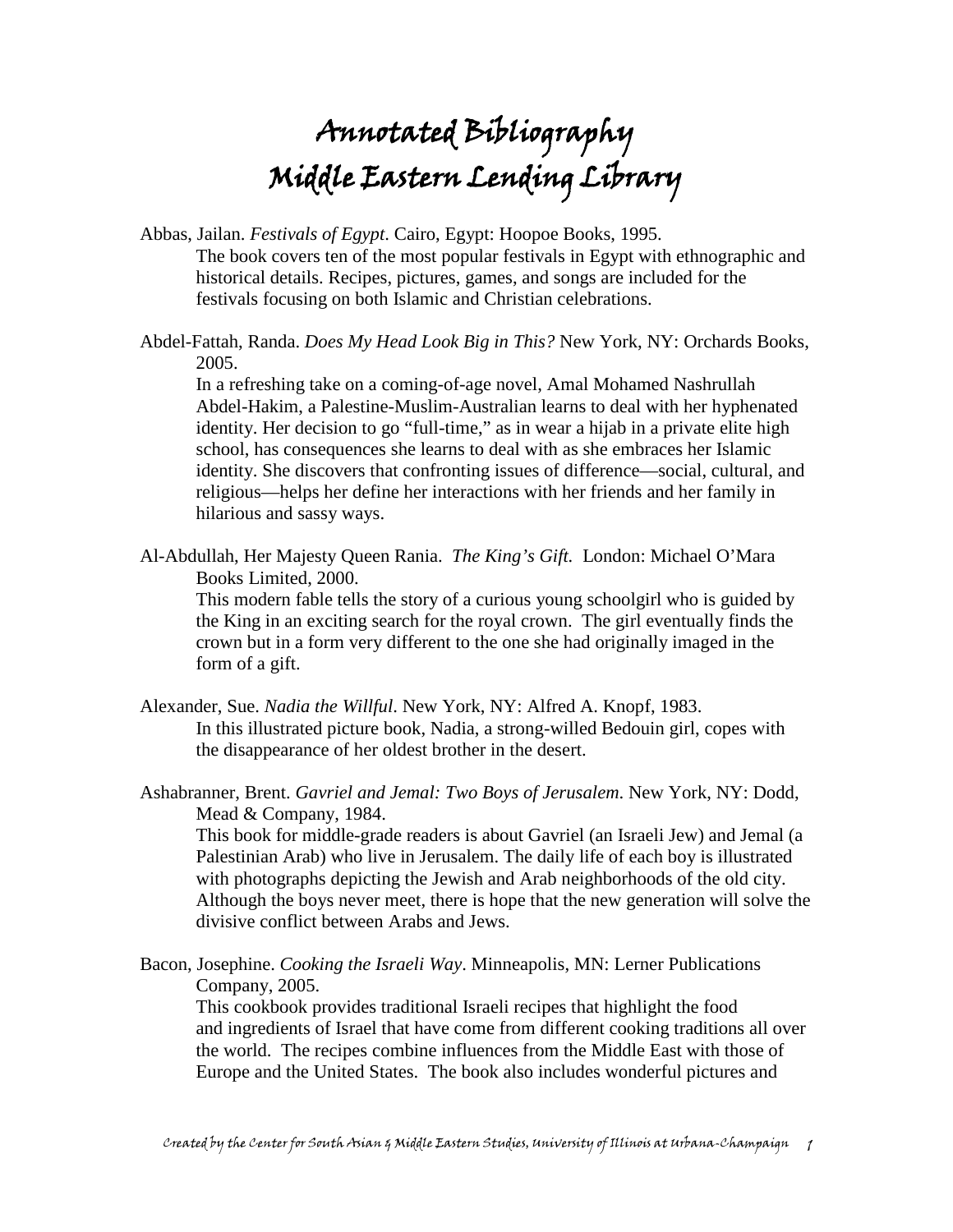ethnographic information about the region, as well as its holidays and culinary traditions.

Bahous, Sally. *Sitti and the Cats: A Tale of Friendship*. Boulder, CO: Roberts Rinehart Publishers, 1997.

Bahous' text is a Palestinian folk tale about Sitti, an elderly woman, whose daily life is illustrated with some ethnic information. Geared toward elementary-aged children, the book relates the magical tale of Sitti and the cats, focusing on issues of community, generosity, selflessness, and friendliness. The text includes a brief vocabulary list for young readers at the end of the book, as well as occasional side notes within the text with references to language, customs, and information about Palestine.

Behnke, Alison. *Cooking the Mediterranean Way*. Minneapolis, MN: Lerner Publications Company, 2005.

This cookbook provides traditional Mediterranean recipes that highlight the food and ingredients of the Mediterranean. The book also includes wonderful pictures and ethnographic information about the regions, holidays, and culinary traditions.

Behnke, Alison. *Cooking the Middle Eastern Way*. Minneapolis, MN: Lerner Publications Company, 2005.

This cookbook provides traditional Middle Eastern recipes that highlight the food and ingredients of the Middle East, including Egypt, Saudi Arabia, Yemen, Oman, Qatar, United Arab Emirates, Bahrain, Kuwait, Iraq, Iran, Jordan, Israel, Lebanon, Syria, Armenia, and Turkey. The book also includes wonderful pictures and ethnographic information about the regions, holidays and culinary traditions.

Ben-Ezer, Ehud. *Hosni the Dreamer.* New York: Farrar Straus, 1997. Hosni the shepherd has always wanted to see the big city across the desert. One day he gets his chance. This colorful story, based on an old Arabian folktale, is here given an exquisite pictorial interpretation.

Bohorfoush, Joan (et. al.). *Scarves of Many Colors: Muslim Women and the Veil.* Washington, D.C.: Teaching For Change, 2000. This book with accompanying audio CD provides a curriculum about veiling and an accompanying radio documentary featuring Muslim women. There are two lessons focusing on stereotyping of veiled women and the experience of veiled women. These lessons are followed by lessons that encourage students to role play as international tribunal members and as interviewers. The lessons do not address non-Arab Muslim women or the tenants of Islamic dress.

Burgoyne, Diane Turnage. *Amina and Muhammad's Special Visitor.* Middle East Gateway Series, 1982. This storybook gives a picture of family life in an urban center of the Kingdom of Saudi Arabia. It is hoped that both that story and the authentic, detailed illustrations of everyday life in al-Khobar will help dispel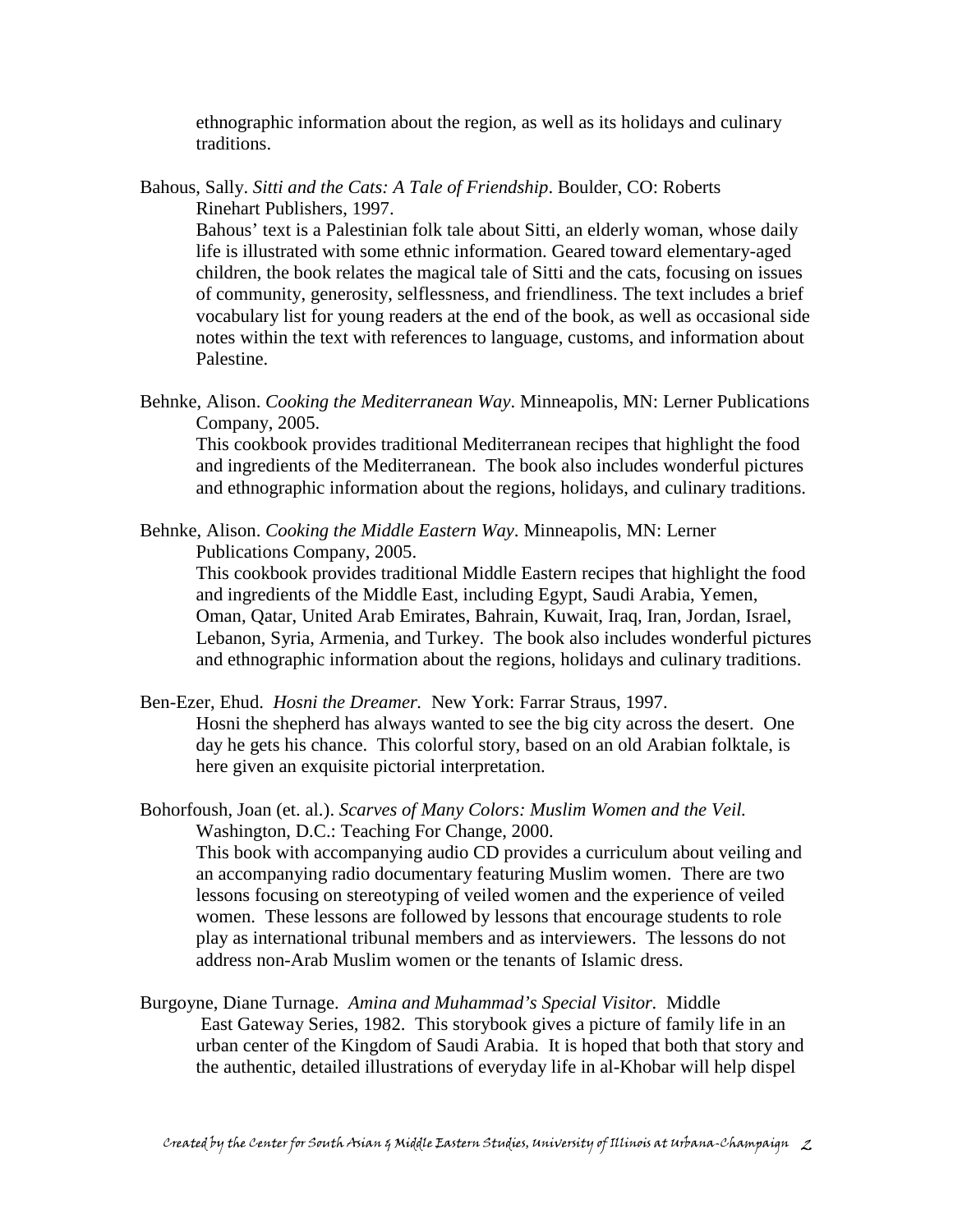the prevalent, but erroneous impression that most children in Arabia live the life of the traditional Bedouin.

Carmi, Daniella. *Samir and Yonatan*. Trans. Yael Lotan. New York, NY: Scholastic Inc., 2002.

This middle grades book for young adults focuses on a Palestinian boy, Samir, who lives in the West Bank and whose brother has been killed by Israeli soldiers. After a knee-shattering fall, Samir find himself in an Israeli hospital ward among the people he blames for his brother's death. The introspective narration reveals Samir's reactions, his interaction with the Israeli children in the ward, and his friendship with one of the boys. Despite his growing friendship and new understanding of the Israeli children, the Palestinian hardships under Israeli occupation are never far from his mind.

Climo, Shirley. *The Egyptian Cinderella*. New York, NY: Harper Collins Publishers, 1989.

A Grecian slave girl, Rhodopis, is rescued by the Pharaoh from her life of servitude in Egypt. In this Cinderella story, Rhodopis' shoe is carried by a falcon to the very lap of the Pharaoh, who wants to make its owner his queen.

Climo, Shirley. *The Persian Cinderella*. New York, NY: Harper Collins Publishers, 1999.

 In this Persian Cinderella story set during the Iranian New Year, Settareh steals the heart of the Prince. Despite the interference from her jealous stepsisters, Settareh succeeds with the help of a magic pot and a misplaced anklet.

- Clinton, Cathryn. *A Stone in My Hand*. Cambridge, MA: Candlewick Press, 2002. The setting for this young adult novel is Gaza City in 1988-89 when it was under Israeli military occupation. Malaak, an eleven year old Palestinian girl, is the novel's narrator. One day Malaak's father goes missing, presumably imprisoned in an Israeli jail. The girl then largely stops talking to her family and instead she communicates with her pet bird, Abdo. Every day she climbs to the rooftop of her building to look for her missing parent. Malaak eventually breaks her silence when she learns her father is dead. Later, she begins to converse with the ghost of her dead father. As tensions escalate between Palestinians and Jews, Malaak encounters more emotional challenges when Hamid, her oldest brother joins a hate group. Clinton's novel is valuable for young readers in its portrayal of war and occupation in Gaza City.
- Cohen, Barbara. *The Secret Grove*. New York, NY: Union of American Hebrew Congregations, 1985.

 An Israeli and Jordanian boy meet in an orange grove and make a secret pact. This elementary book teaches that hatred and racial stereotypes can be overcome.

Cornell, Kari and Nurçay Türkoğlu. *Cooking the Turkish Way*. Minneapolis, MN: Lerner Publications Company, 2005.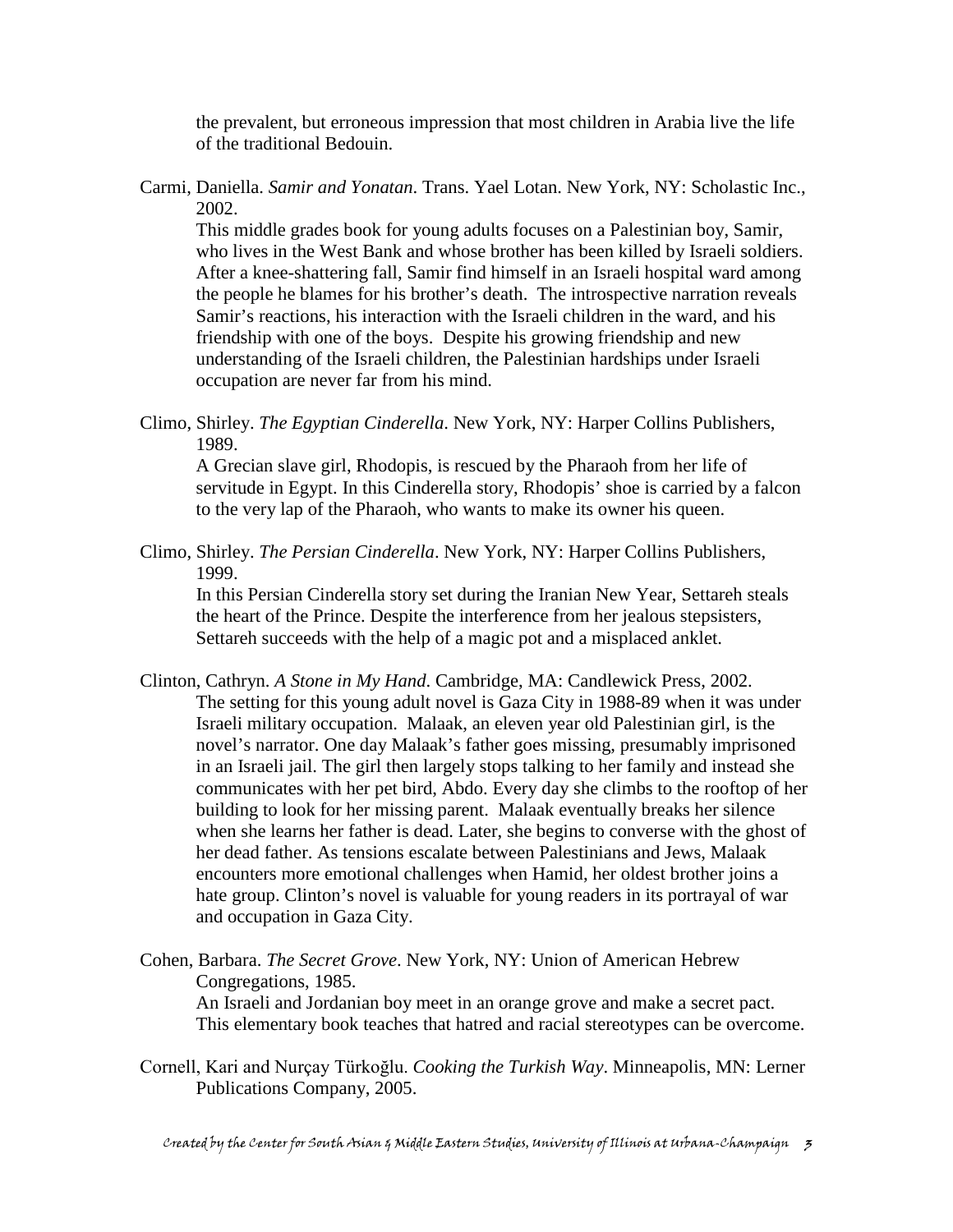This cookbook provides traditional Turkish recipes that highlight the food and ingredients of Turkey. The book also includes wonderful pictures and ethnographic information about the region, as well as its holidays and culinary traditions.

Ellis, Deborah. *The Breadwinner*. Toronto, Ontario: Groundwood Books / House of Anasi Press, 2006.

*The Breadwinner* is the first in a trilogy of books by Ellis following the young heroine Parvana. Perfect for middle grades, this book details the difficulty of life for eleven-year-old Parvana in the early years of the Taliban regime in Afghanistan. Parvana rarely leaves home and is not allowed to attend school, shop at the market, or play in the streets. When the Taliban takes her father away, Parvana becomes the breadwinner of the family by disguising herself as a young boy.

Ellis, Deborah. *Mud City*. Toronto, Ontario: Groundwood Books / House of Anasi Press, 2006.

The third part of Ellis' trilogy (*The Breadwinner* and *Parvana's Journey*) following the young heroine Parvana, *Mud City* is a book for middle grades. In this book, Parvana's best friend Shauzia flees from the hardships of Afghanistan and attempts to survive on the streets of Peshawar, Pakistan. Driven to find a way to take control of her own life, Shauzia's desperate struggle to survive is illustrated in graphic detail.

- Ellis, Deborah. *Parvana's Journey*. Oxford, UK: Oxford University Press, 2002. This novel is the story of a young teenage girl, Parvana, left alone to survive in a war-ravaged Afghanistan. Separated from the rest of her family, and disguised as a young boy to avoid the Taliban, she travels alone in her quest to find her family. Along the way, she adopts a little baby and later befriends a young boy and girl. Making their way through fields dotted with landmines and scrounging for food, they learn the art of survival.
- Forman, James. *My Enemy, My Brother*. New York, NY: Hawthorn Books, 1969. The story of Dan begins in a German concentration camp, relating the horror of his imprisonment and the difficult aftermath of his release following the end of the war. Three young Jewish survivors of a concentration camp make their way from Warsaw to an Israeli kibbutz only to be caught up in the 1948 Arab-Israeli War. Despite his friendship with an Arab family, whose village is ultimately destroyed by Zionist terrorists, Dan can only watch the inexorable march toward an outcome that means triumph for some and disaster for others. A thoughtful book best suited to older children.
- Foy, Don. *Festivals of the World: Israel*. Milwaukee, Wisconsin: Gareth Stevens Publishing, 1997. This highly accessible children's book incorporates wonderful pictures, recipes,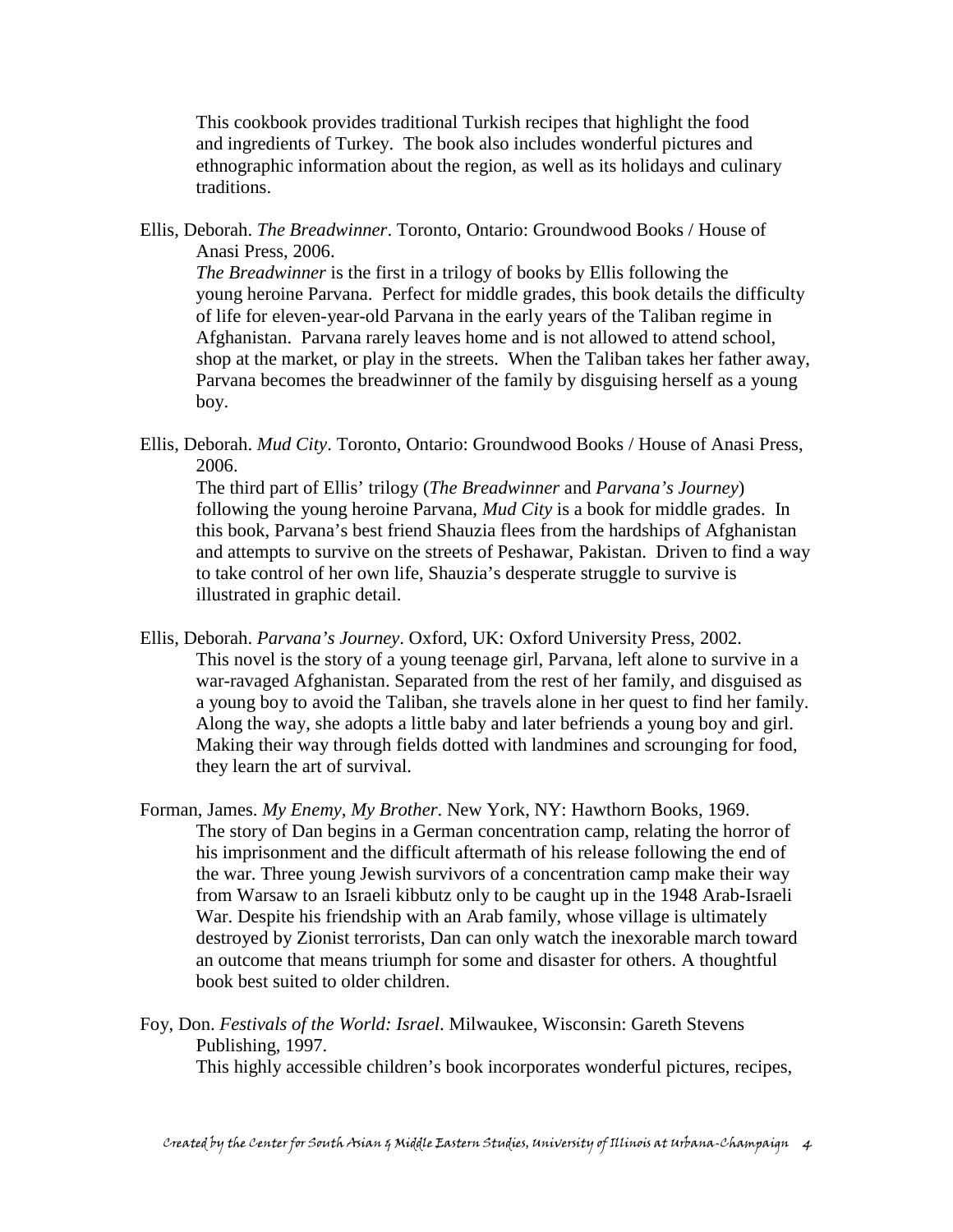and craft ideas in order to explain festivals in Israel. Ethnographic details, geographic and religious information, as well as information about the festivals themselves are included in the book.

Ghazy, Randa. *Dreaming of Palestine: A Novel of Friendship, Love & War*. New York, NY: George Braziller Publisher, 2002.

First-time (and 15 year old) novelist Randa Ghazy blends poetry and prose into a narrative about a group of Palestinian teenage friends coping with war-torn life. The characters are unified by a need for family and for human beings to be able to live together. This teen novel vividly presents a Palestinian perspective of the Arab-Israeli conflict.

Goodwin, Katharine. *In Search of Cinderella: A Curriculum for the 21st Century*. Fremont, California: Shen's Books, Inc., 2000. This book is a curriculum for teachers providing activities, information, and

lesson plans on Cinderella stories from across the globe. Goodwin addresses twelve Cinderella stories from India, Russia, Mexico, Asia, the Middle East, the Caribbean, and the United States. The approach of the curriculum material is geared toward reading and writing proficiency, gender issues, multiculturalism, values, social studies, research, and geography.

Gulevich, Tanya. *Understanding Islam and Muslim Traditions*. Detroit, Michigan: Omnigraphics, 2004.

This book is a wonderful introduction to the religious practices, celebrations, festivals, beliefs, customs, and calendar system of the world's Muslim communities. The book contains an overview of Islamic history and geography, as well as a helpful breakdown on how Ramadan is celebrated in different countries around the world.

Hakki, Yahya. *The Lamp of Umm Hashim and Other Stories.* Cairo: American University in Cairo Press, 2004.

This book contains four stories by Yahya Hakki. *The Lamp of Umm Hashim* looked upon as one of the most important pieces of writing in the so-called renaissance of Arabic literature in the 20<sup>th</sup> century.

- Harris, Rosemary. *Zed*. Boston, MA: Faber and Faber, 1990.
	- This protagonist of this book for young adults is a Lebanese-American boy living in England. His mixed heritage, along with that of his extended family points out the variety of religious, ethnic, and national combinations in the Middle East. From the child perspective of Thomas/Zed, the reader tries to make sense of the divisions between family members and the political tensions in the Middle East when the boy and his father are held prisoner by a group desiring Arab rights in the West.
- Heide, Florence Parry and Judith Heide Gilliland. *The Day of Ahmed's Secret*. London, England: Penguin Books, 1997.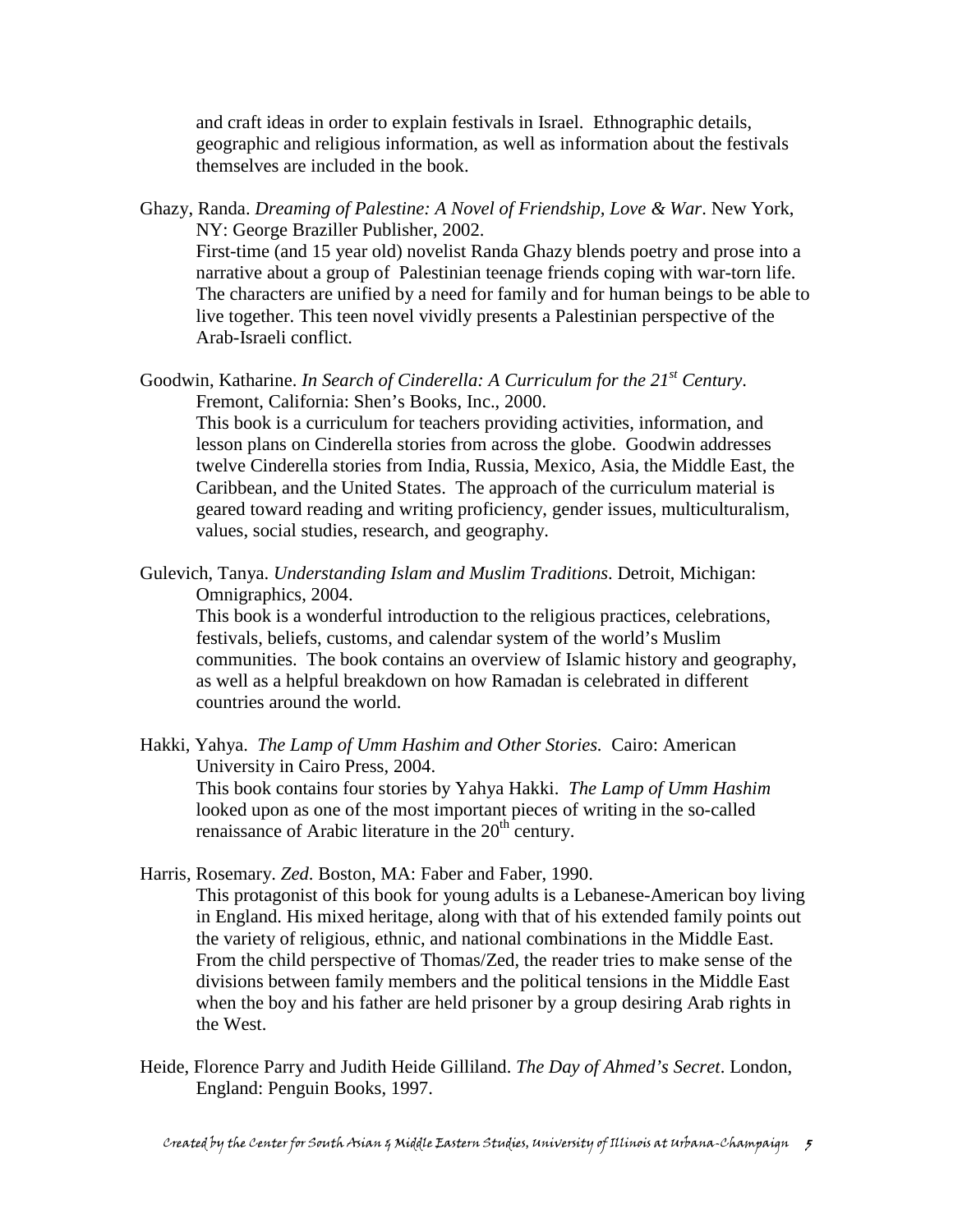This young-adult picture book follows a boy through the streets of Cairo as he travels home. The book is illustrated with realistic watercolors, capturing the ambience of Cairo.

Heide, Florence Parry and Judith Heide Gilliland. *The House of Wisdom*. New York, NY: DK Ink, 1999.

 In this picture book, Ishaq, the son of a translator to the Caliph of ancient Baghdad, searches for books for the library known as the House of Wisdom.

- Heide, Florence Parry and Judith Heide Gilliland. *Sami and the Time of the Troubles*. New York, NY: Clarion, 1992. The civil war in Lebanon is witnessed and experienced through the eyes of a young boy. Exceptional water colors in this picture book illustrate family life during war time.
- Hickox, Rebecca. *The Golden Sandal: A Middle Eastern Cinderella Story*. New York, NY: Holiday House, 1998.

Maha, the Cinderella character in this book, is the daughter of a fisherman destined to serve her stepmother and step sister. After a lucky encounter with a talking, red fish and a lost sandal, Maha finds her way to a henna bridal party and into the bride's brother's heart.

- Hoyt-Goldsmith, Diane. *Celebrating Ramadan*. New York, NY: Holiday House, 2001. Islam and the special month of Ramadan are taught through the personalized daily life of a young Muslim boy named Ibraheem who lives in Princeton, New Jersey. Family life and prayer help young adult readers understand the importance of the *Qur'an* for Muslims.
- Hussain, Yasmeen, Nestor B. Bande and Nestor F. Lacson. *Colors of Saudi Arabia: Children's Artwork for National Saudi Day.* Bayan Gardens Publications, Saudi Arabia, 2006. How does it feel to be young and living in Saudi Arabia? Let the class of Bayan Gardens School tell you in pictures created by their own hands, and in detailed descriptions as narrated by Ali, the fun-loving storyteller you will find guiding you throughout the book.
- Jabbari, Ahmad K (ed). *Amoo Norooz and Other Persian Stories.* Costa Mesa, California: Mazda Publishers, Inc., 2000. *Amoo Norooz* is a tale of the Persian new year and is one of the oldest stories passed from generation to generation. In *The Tale of Ringy*, a young bird learns about team work and his story teaches children about the meaning of cooperation. *The Crystal Flower and the Sun* is an original story written by Fardedeh Farjam. It tells about friendship and coexistence. The last story, *Bastoor,* is inspired by a passage in the *Shahnameh,* or *The Epic of the Kings,* written by Ferdowski in the tenth century. It tells the story of a young boy whose bravery results in saving Iran from foreign invaders.

Johnson-Davies, Denys. *Aladdin and the Lamp*. Cairo, Egypt: Hoopoe Books, 1995.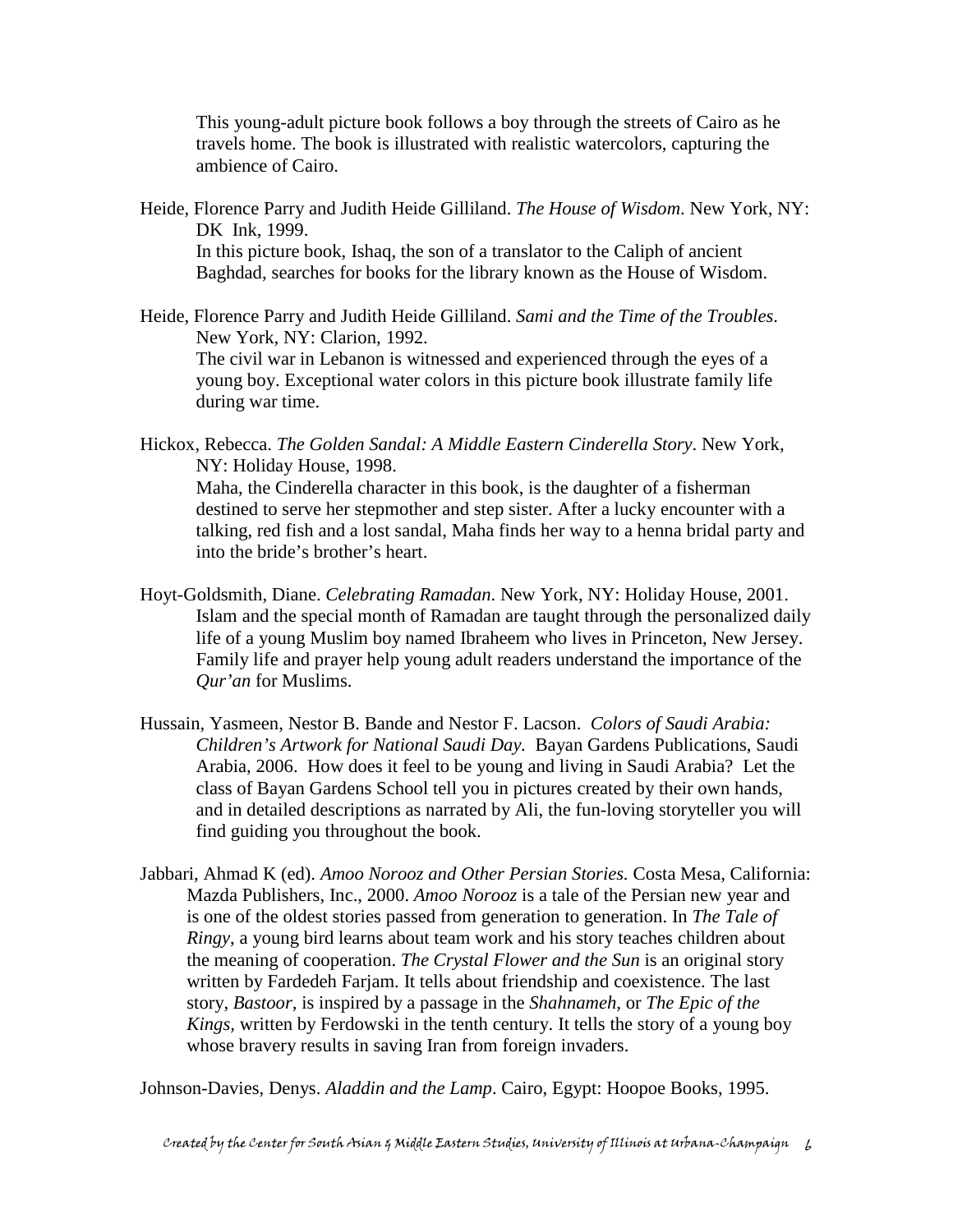The famous tale from *The Thousand and One Nights* is told here in six chapters. Aladdin's exciting adventure contains a wicked sorcerer, whom Aladdin must defeat, as well as a magic genie, who aids in Aladdin's attempt to marry the Sultan's daughter.

Johnson-Davies, Denys. *Animal Tales of the Arab World*. Cairo, Egypt: Hoopoe Books, 1995.

The fourteen short tales in this book enumerate wise, foolish, sad, and funny stories about an array of animals, including donkeys, dogs, lions, turtles, elephants, rabbits, and crows. Similar to Aesop's fables, these tales provide moral lessons.

- Johnson-Davis, Denys. *Folk Tales of Egypt.* Cairo, Egypt: Hoopoe Books, 1993. Seven stories adapted from Egyptian folk tales are presented in this book for middle school readers. These entertaining tales are in the fantastic vein of the Arabian Nights.
- Johnson-Davis, Denys. *Goha*. Cairo, Egypt: Hoopoe Books, 1993. Goha, the beloved character of Middle Eastern folklore, is represented in this book of stories for young readers. Goha is a wise fool who rides a donkey and together the pair encounters many funny adventures.
- Johnson-Davis, Denys. *Stories from the Arab Past*. Cairo, Egypt: Hoopoe Books, 1997. Twenty-one stories adapted from works of classical Arabic literature provide young readers with pictures of life in the Arab world. Sultans, princes, merchants, pilgrims, husbands and wives populate these entertaining tales.
- Johnson-Davis, Denys. *Stories of the Caliphs: The Early Rulers of Islam*. Cairo, Egypt: Hoopoe Books, 1997.

After the death of the Prophet Muhammad, there followed a list of successors who lead the areas of the Muslim world. This book relates twenty-seven stories about nine of these Caliphs whose empires spread over a large part of the world.

- Johnson-Davis, Denys. *Tales from Morocco*. Cairo, Egypt: Hoopoe Books, 1995. This book for middle-school readers contains six Moroccan stories involving animals. These cultural tales offer wisdom and provide insight into human nature.
- Johnson-Davis, Denys. *Tales from the Sudan.* Cairo, Egypt: Hoopoe Books, 1998. Six Sudanese folk tales about love, friendship, good and evil, and honesty are found in this book for middle-school readers
- Johnson-Davis, Denys. *The Voyages of Sinbad.* Cairo, Egypt: *Hoopoe Books, 1994.*  This entertaining book relates the four voyages of Sinbad, the sailor from Baghdad. The book is filled with adventure and danger, as Sinbad encounters dangerous creatures and must contend with being stranded on an island.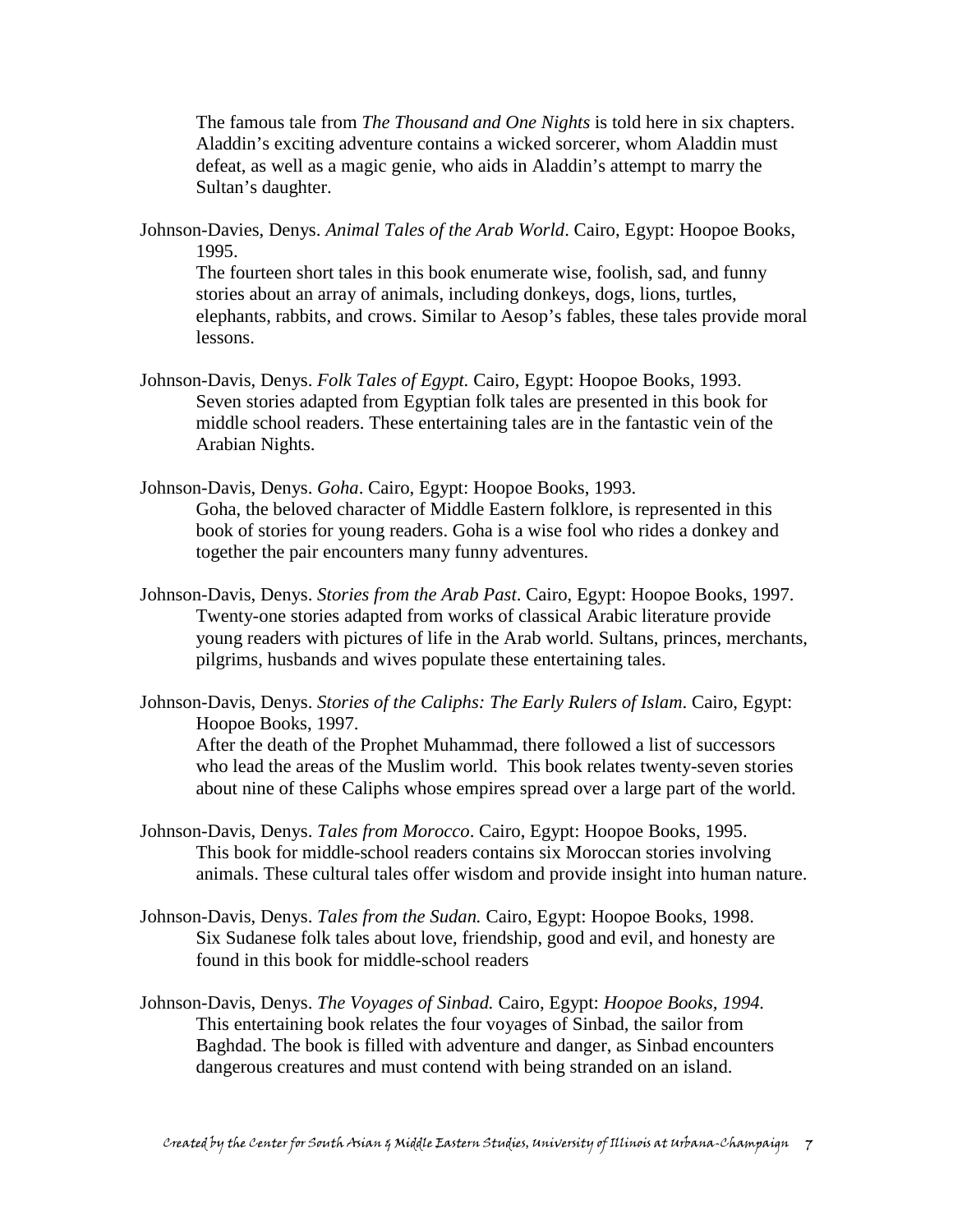Kessler, Cristina. *One Night: A Story from the Desert*. New York, NY: Putnam, 1995. This picture books tells the story of Muhamad, a Tuareg boy of the Sahara, who is entrusted with the care of a goat herd. When one of the goats safely gives birth, Muhamad becomes a man in the eyes of his family.

Khan, Rukhsana. *Muslim Child: Understanding Islam through Stories and Poems*. Morton Grove, IL: Albert Whitman, 1999. Muslim children learn to follow the path of Islam in this illustrated collection of stories and poems. This informative book will educate readers both young and old about Islamic customs, dress, prayer, and the life of Prophet Muhammad.

- Khan, Rukhsana. *The Roses in My Carpets.* Ontario: Fitzhenry & Whiteside, 1988. For a young refugee living with loss and terror-filled memories, time is measured by the next bucket of water, the next portion of bread, the next call to prayer. This is a story of a boy whose heart still longs for freedom, independence and safety. Even though life is terribly fragile, the strength to endure grows out of need, and the strength to dream comes from within.
- Kristensen, Preben and Fiona Cameron. *We Live in Egypt*. Hove, U.K.: Wayland, 1986. Various portraits of real-life Egyptians are depicted in this non-fiction book. Egyptian society is shown to be diverse and modern. Many color photographs accompany the biographical sketches.
- Laird, Elizabeth. *A Little Piece of Ground*. Chicago, IL: Haymarket Books, 2006. Laird's young adult book geared toward the middle grades makes the everyday fears and experiences of living in Palestine under Israeli occupation. The life of Karim Aboudi and his family are related as they deal with strict curfews imposed upon them. The piece of ground Karim finds is a vacant lot where he and his friends try to play soccer. The book has moments of humor, but is also direct and daring.
- Levine, Anna. *Running on Eggs.* Chicago, IL: Front Street/Cricket Books, 1999. This young adult novel centers on an Israeli-Arab friendship between two girls on a track team in Israel. Sharing the same mountaintop, Karen lives in an Israeli kibbutz separate from Yasmine who lives in a Palestinian village. The war looms close by across the border in Lebanon. Karen's father has died some time ago in the Lebanese war and the family still copes with loss. Karen uses running to cope with her emotional pain. Meanwhile the track team is preparing for an important competition in Spain. Yasmine sadly learns she has to leave the track team because her coach will not allow her to run in a dress skirt. Yasmine secretly helps Karen train for the race, and the girls run together in the "no man's land" separating their communities. The loyalty between these two girls lies at the heart of this moving novel.
- Lewin, Ted. *The Storyteller*. New York, NY: Lothrop, Lee, and Shepard Books, 1998. Set in Fez, Morocco, this picture book leads readers on a journey through the city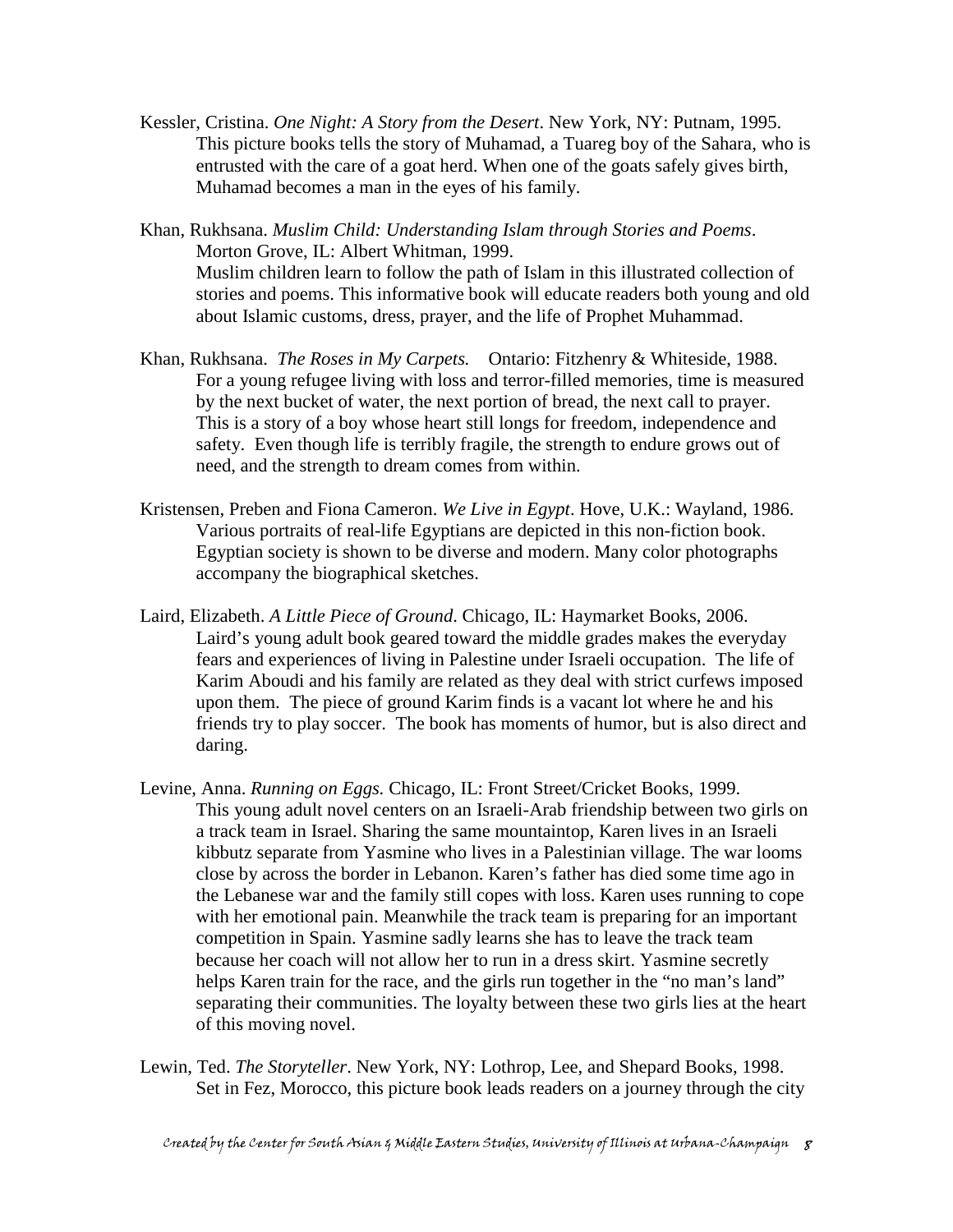with Abdul and his storytelling grandfather. The pair explores the various jobs and activities of the city, encompassing textile workers, falconers, tanners, date sellers, and weavers. The final type of job examined is that of the grandfather and his art of storytelling. The text introduces a few Arabic words and includes a brief glossary.

- Lloyd, Norris. *The Village that Allah Forgot*: *A Story of Modern Tunisia*. New York, NY: Hastings House Publishers, 1973. This book for middle-elementary aged children focuses on post-independence Tunisia in 1956 and a tiny village's challenges. The young Tunisian protagonist, Ali tries to make life a little better in his isolated community in the 1960s. The book contains a helpful glossary as well.
- Mahdi, Ali Akbar (ed). *Teen Life in the Middle East.* Westport. CT: Greenwood Press. This book for teen readers provides depictions of teen life in several Middle Eastern countries. The book highlights information that teen readers most want to know, such as family life, traditional and non-traditional cuisine, schooling, social life, recreation, religious practices and entertainment.
- Marston, Elsa. *Figs and Fate: Stories about Growing Up in the Arab World Today*. New York, NY: George Braziller, 2005. These five short stories bring alive the world of five young Arab teens in Egypt,

Syria, Palestine, Lebanon, and Iraq. Through the war zone, the desolation and the pathos, they dream of tackling new challenges, building kinship with their own and with strangers.

- Marston, Elsa. *Free as the Desert Wind.* Cairo, Egypt: Hoopoe Books, 1996. Omar, a young Sudanese boy, accompanies his father on a camel drive from Sudan to Egypt. They encounter bandits and lack of water. After making friends with a camel, Omar has a difficult time selling the camel at the end of the journey.
- Matthews, Mary. *Magid Fasts for Ramadan*. New York, NY: Clarion Books, 1996. This five-chapter book for elementary-aged children recounts the fictional tale of Magid's attempt to fast during Ramadan with realistic introductions to modern Muslim life. Although Magid is considered too young to fast, he wants to anyway. The book explains what Ramadan is and why Muslims fast during the festival, as well as various traditions and customs about the celebration.
- Marx, David F. *Ramadan*. New York, NY: Children's Press, 2002. This book introduces children to the Muslim holiday of Ramadan with colorful photos and simple text. There are vocabulary words and pronunciation guides included.
- Matze, Claire Sidhom. *The Stars in My Geddoh's Sky*. Morton Grove, IL: Albert Whitman & Company, 1999. This illustrated children's book is about a young boy named Alex who is visited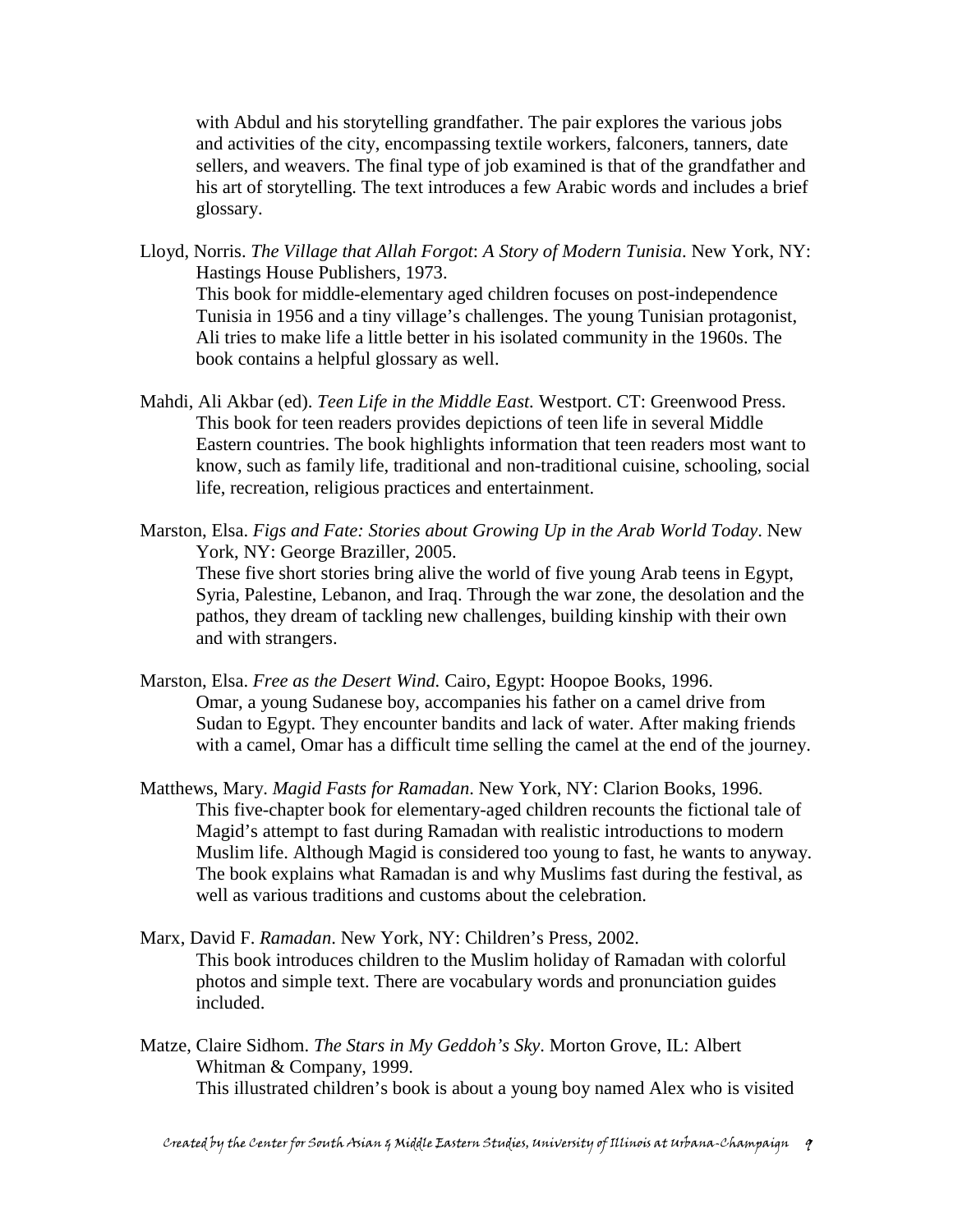by his Arabic-speaking grandfather in America. During his grandfather's stay, Alex learns about his relative's Middle Eastern homeland.

- McCarthy, Justin and Carolyn McCarthy. *Who Are the Turks? A Manual for Teachers*. New York, NY: The American Forum for Global Education, 2003. This teacher's manual is a rich resource for teaching students about Turkey and the Turkish people. Materials include lessons, photos, illustrations, recipes, poetry and stories.
- Mobin-Uddin, Asma. *My Name is Bilal*. Honesdale, Pennsylvania: Boyds Mills Press, Inc., 2005. Mobin-Uddin's book for elementary-aged children discloses the struggles of a Muslim-American boy. From his unusual name to his sister's head scarf, Bilal has many challenges at school. However, he learns to stand up for himself and claim his own identity. The book ends with an English translation of the Muslim call to prayer.
- Morris, Ann and Lilly Rivlin. *When Will the Fighting Stop? A Child's View of Jerusalem*. New York, NY: Atheneum, 1990. A young Jewish boy living in Jerusalem observes the multi-ethnicity of his city and wonders why its citizens cannot live in peace. Black and white photographs illustrate this story.
- Mortenson, Greg and Susan L. Roth. *Listen to the Wind.* New York: Dial, 2009. This is the story of Greg Mortenson's first building project in Pakistan as told through the eyes of the children of the village of Korphe.
- Musallam, Basim. *The Arabs*. London, England: Collins/ Harvill Press, 1983. This book for advanced readers is a document of Arab life and thought. Rich color photographs give a strong visual picture of people who consider themselves as Arabs. The accompanying text is scholarly and especially historical. Various chapters are entitled "The Making of Arabs," "Ways of Faith," "The Muslim City," "Women and the Family," and "The Arabs Now" (among other titles). Because the book was published in the early 1980s, some of the historical and cultural data about the Middle East may have changed or is no longer pertinent.
- Noble, Iris. *Mahmud's Story: The Journal of a Palestinian Refugee*. New York, NY: Julian Messner, 1976. Geared toward young adults, Noble's book is based on the true story of a young Palestinian refugee. Through the protagonist, Mahmud, the reader follows the trials and struggles of refugees and their desires to regain a homeland.
- Nye, Naomi Shihab. *Habibi*. New York, NY: Simon Pulse, 1997. Nye's young adult novel describes a Palestinian-American family's move from America to the West Bank. The young narrator, Liyana, is fascinated with her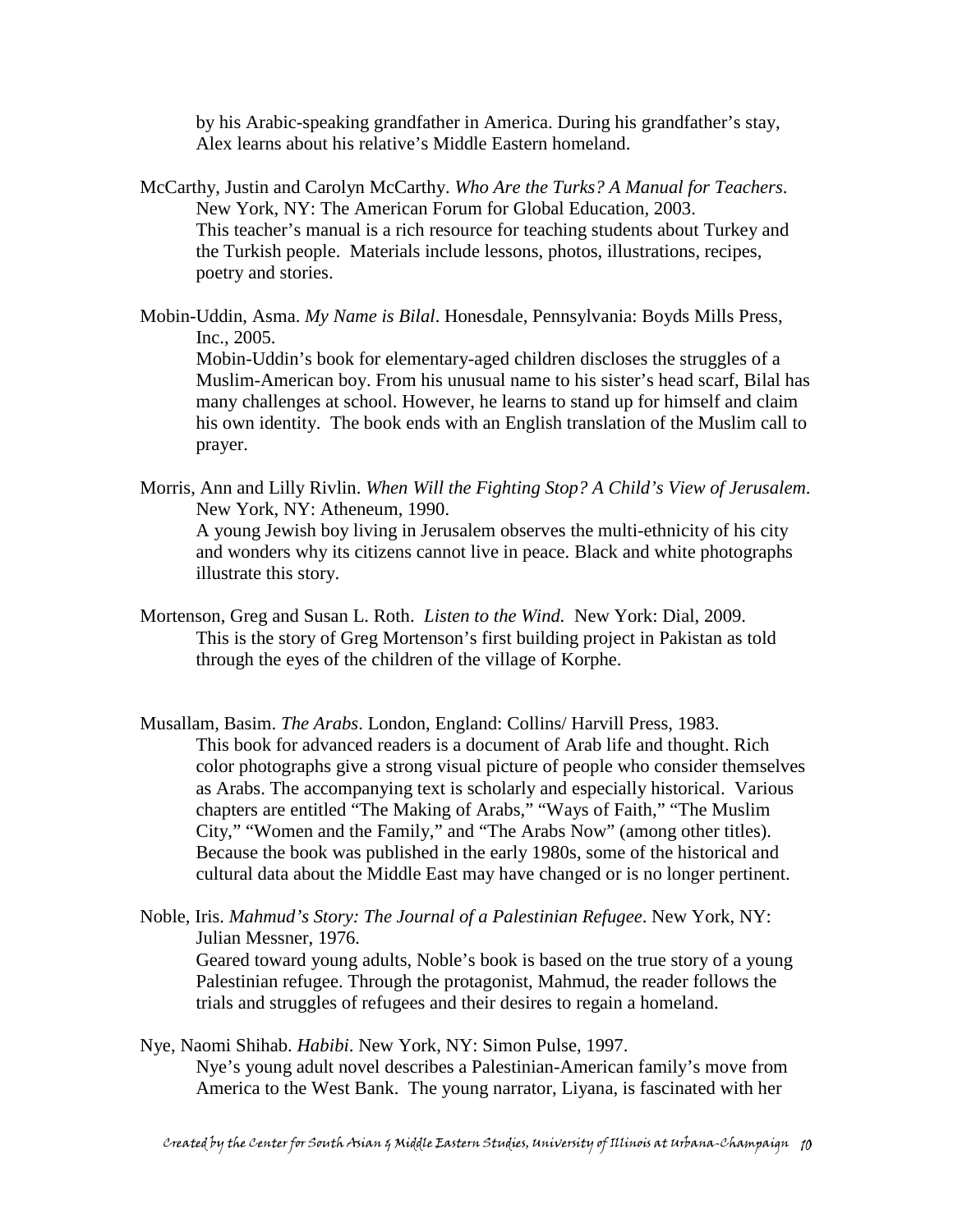new observations of Palestinian village life. She describes the harsh treatment inflicted upon Palestinians as she learns about the language, the culture, and her new environment. Liyana's struggles continue when she makes friends with a Jewish boy. The novel asks the tough questions about Jewish-Palestinian relations.

Nye, Naomi Shihab. *Sitti's Secrets*. New York, NY: Aladdin Paperbacks, 1997. This beautifully illustrated picture book, chronicles young Mona's trip to Palestine from the United States to visit her Grandmother. Through Mona's visit the reader learns about life in Palestine and village activities. She comes to recognize the connection between people in all parts of the world regardless of barriers of language, nation, or time.

Nye, Naomi Shihab. *The Space Between Our Footsteps.* New York: Simon & Schuster, 1998.

More than a hundred poets and artists from nineteen Middle Eastern countries explore the themes of homeland, exile, childhood, love, war, peace, sorry, joy and many more. Poems are paired with glorious full-color paintings to make an anthology that is exquisite, startling, heartbreaking, humorous, and joyful.

- Oppenheim, Shulamith. *The Hundredth Name*. Honesdale, PA: Boyds Mills Press, 1995. Salah, an Egyptian boy living in Egypt, wants to make his sad camel happy. The Camel learns Allah's hundredth name in this picture book about Muslim faith.
- O'Shea, Maria. *Festivals of the World: Saudi Arabia*. Milwaukee, Wisconsin: Gareth Stevens Publishing, 1999.

This highly accessible children's book incorporates wonderful pictures, recipes, and craft ideas in order to explain festivals in Saudi Arabia. Ethnographic details, geographic and religious information, as well as information about the festivals themselves are included in the book.

O'Shea, Maria. *Festivals of the World: Turkey*. Milwaukee, Wisconsin: Gareth Stevens Publishing, 1999.

This highly accessible children's book incorporates wonderful pictures, recipes, and craft ideas in order to explain festivals in Turkey. Ethnographic details, geographic and religious information, as well as information about the festivals themselves are included in the book.

Richard, Adrienne. *The Accomplice*. Boston, MA: Little Brown, and Company, 1973. An American boy, Billy, while in Israel with his archaeologist father, becomes involved in an act of violence by a Palestinian youth. After making friends with a young Arab laborer on the site, Billy becomes an unwitting accomplice to a terrorist plot. This book for young adults contemplates the protagonist's moral dilemma reflecting sympathy for the desperation of the Palestinians.

Robert, Na'ima bint and Diana Mayo. *Journey Through Islamic Art*. London, England: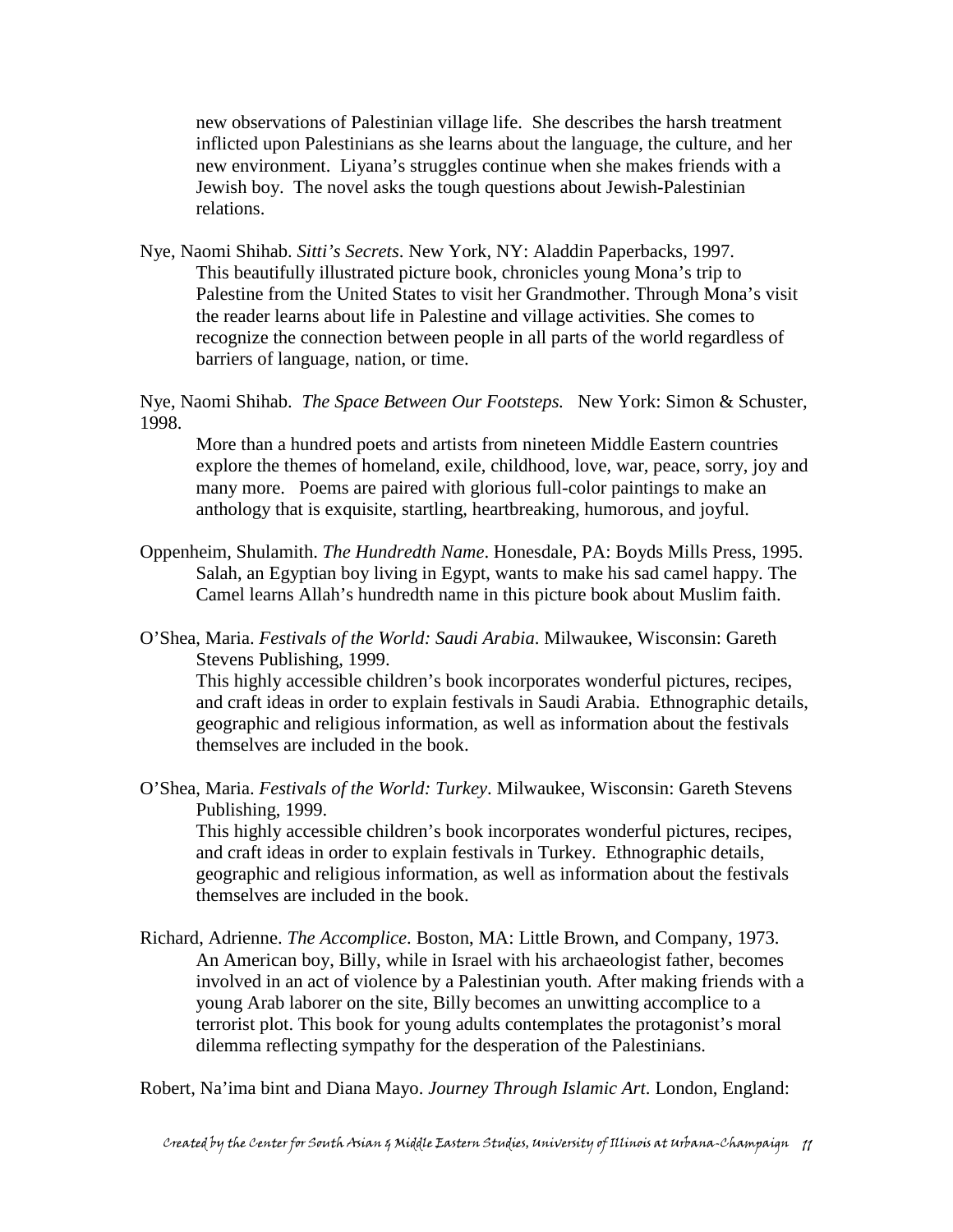Mantra Lingua, 2005.

 A young girl takes a tour of the world of Islamic art while wearing a magical, flying cloak. This picture book is richly illustrated with Islamic art and architecture.

Rodseth, Lars (et. al). *Arab World Mosaic: A Curriculum Supplement for Elementary Teachers.* Dearborn, MI: The ACCESS Cultural Arts Program. This resource book for elementary school teachers is comprised of six lesson units for teaching about the Arab world. Students will learn about both ancient and modern Arab culture in these lessons. Topics broadly discussed include holidays, plants and animals, family, and community, all in an Arabic context. There are also several stories adapted from Arabic folktales which students will read and analyze, thereby developing their cultural awareness and critical skills.

Rumford, James. *Traveling Man: The Journey of Ibn Battuta, 1325-1354*. Boston, MA: Houghton Mifflin, 2001.

 The historical travels of Ibn Battuta are condensed and richly illustrated in this book for young readers. This famous 14<sup>th</sup> century traveler left Morocco and traveled extensively throughout the Middle East, Africa and Asia.

- Rumford, James. *Silent Music: A Story of Baghdad.* New York: Roaring Book Press, 2008 Ali lives in Baghdad, a dangerous place undergoing difficult times. He loves soccer and loud music, but most of all he loves practicing calligraphy, the ancient art of drawing letters. He is inspired by Yakut, the mater calligrapher who lived in Baghdad some 800 years ago, also in a time of war. This is their story.
- Schami, Rafik. *A Hand Full of Stars*. Trans. Rika Lesser. New York, NY: Puffin Books, 1992.

Written in diary format, this book for young adults follows a teenage boy in Damascus, Syria from age fourteen to eighteen. The book begins with the desires of an impoverished youth, who dreams of becoming a journalist. He writes about his friends, his neighborhood, his family, and his school. As the book progresses, the political problems of the country emerge as teachers disappear, people move away, and his father is arrested and tortured. Ultimately, the narrator becomes involved in an underground newspaper, putting himself in real danger. The book provides a penetrating view of urban Syria early in the years of political suppression.

Shea, Pegi Deitz. *The Carpet Boy's Gift*. Gardiner, ME: Tilbury House Publishers, 2003. Nadeem, a Pakistani boy is sold by his parents (for a loan) to a carpet factory. One day he meets a boy named Iqbal who is a former child slave laborer. Iqbal gives him a pen as a tool for education, telling Nadeem to go to school and learn to read and write. He also tells Nadeem about a new law abolishing child slavery. Later, Iqbal's death serves as an impetus for the slave children to free themselves from their bondage. The fictional character of Iqbal is based on an actual Pakistini boy